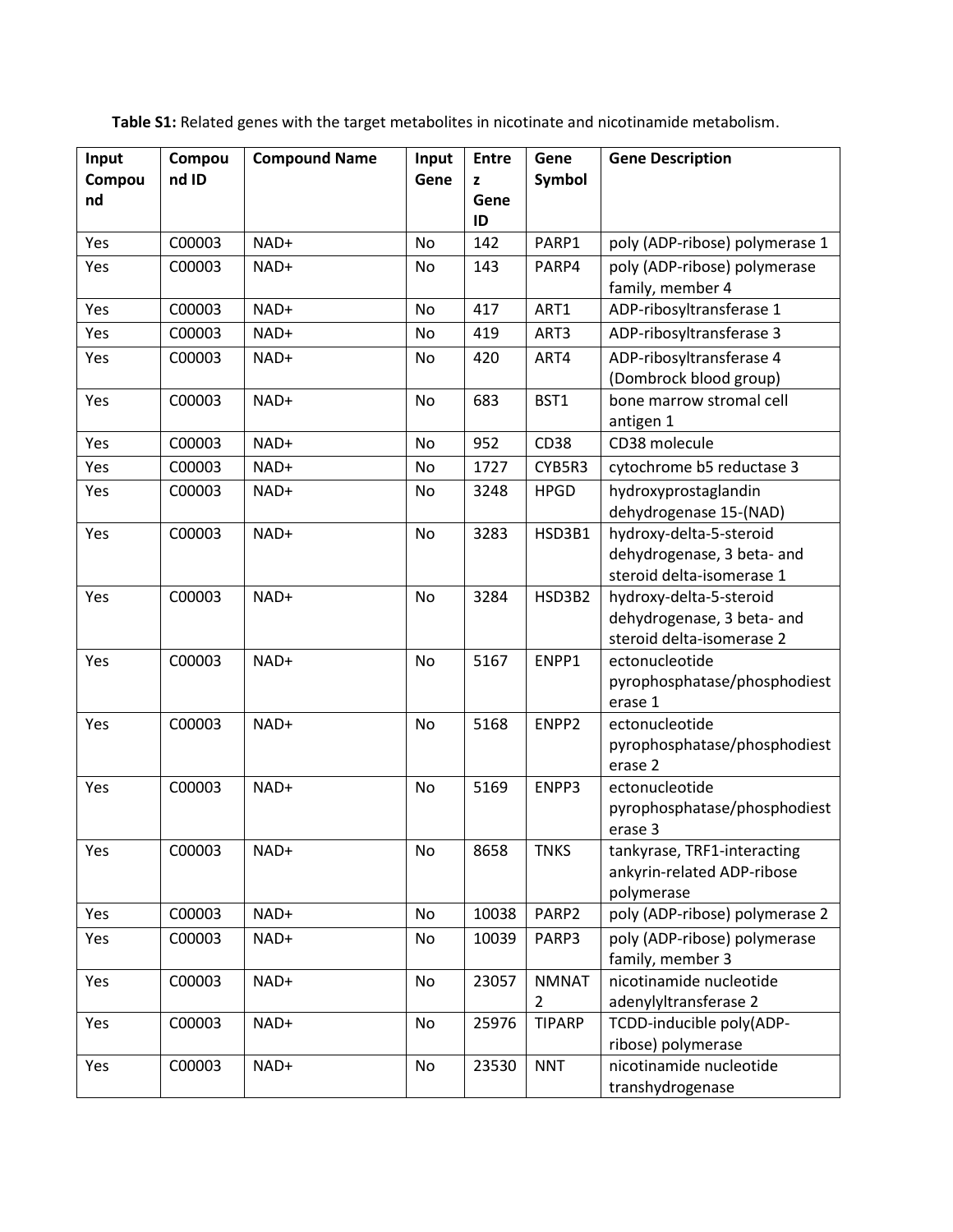| Yes | C00003 | NAD+        | No | 51548 | SIRT6        | sirtuin (silent mating type                       |
|-----|--------|-------------|----|-------|--------------|---------------------------------------------------|
|     |        |             |    |       |              | information regulation 2                          |
|     |        |             |    |       |              | homolog) 6 (S. cerevisiae)                        |
| Yes | C00003 | NAD+        | No | 51706 | CYB5R1       | cytochrome b5 reductase 1                         |
| Yes | C00003 | NAD+        | No | 54625 | PARP14       | poly (ADP-ribose) polymerase                      |
|     |        |             |    |       |              | family, member 14                                 |
| Yes | C00003 | NAD+        | No | 54956 | PARP16       | poly (ADP-ribose) polymerase                      |
|     |        |             |    |       |              | family, member 16                                 |
| Yes | C00003 | NAD+        | No | 55191 | <b>NADSY</b> | NAD synthetase 1                                  |
|     |        |             |    |       | N1           |                                                   |
| Yes | C00003 | NAD+        | No | 56965 | PARP6        | poly (ADP-ribose) polymerase                      |
|     |        |             |    |       |              | family, member 6                                  |
| Yes | C00003 | NAD+        | No | 57097 | PARP11       | poly (ADP-ribose) polymerase                      |
|     |        |             |    |       |              | family, member 11                                 |
| Yes | C00003 | NAD+        | No | 64761 | PARP12       | poly (ADP-ribose) polymerase<br>family, member 12 |
| Yes | C00003 | NAD+        | No | 64802 | <b>NMNAT</b> | nicotinamide nucleotide                           |
|     |        |             |    |       | 1            | adenylyltransferase 1                             |
| Yes | C00003 | NAD+        | No | 65220 | <b>NADK</b>  | NAD kinase                                        |
| Yes | C00003 | NAD+        | No | 79668 | PARP8        | poly (ADP-ribose) polymerase                      |
|     |        |             |    |       |              | family, member 8                                  |
| Yes | C00003 | NAD+        | No | 80351 | TNKS2        | tankyrase, TRF1-interacting                       |
|     |        |             |    |       |              | ankyrin-related ADP-ribose                        |
|     |        |             |    |       |              | polymerase 2                                      |
| Yes | C00003 | NAD+        | No | 83594 | NUDT1        | nudix (nucleoside diphosphate                     |
|     |        |             |    |       | 2            | linked moiety X)-type motif 12                    |
| Yes | C00003 | NAD+        | No | 83666 | PARP9        | poly (ADP-ribose) polymerase                      |
|     |        |             |    |       |              | family, member 9                                  |
| Yes | C00003 | NAD+        | No | 84875 | PARP10       | poly (ADP-ribose) polymerase                      |
|     |        |             |    |       |              | family, member 10                                 |
| Yes | C00003 | NAD+        | No | 11696 | ART5         | ADP-ribosyltransferase 5                          |
|     |        |             |    | 9     |              |                                                   |
| Yes | C00003 | NAD+        | No | 16563 | PARP15       | poly (ADP-ribose) polymerase                      |
|     |        |             |    | 1     |              | family, member 15                                 |
| Yes | C00003 | NAD+        | No | 34956 | <b>NMNAT</b> | nicotinamide nucleotide                           |
|     |        |             |    | 5     | 3            | adenylyltransferase 3                             |
| No  | C00004 | <b>NADH</b> | No | 1727  | CYB5R3       | cytochrome b5 reductase 3                         |
| No  | C00004 | <b>NADH</b> | No | 3248  | <b>HPGD</b>  | hydroxyprostaglandin                              |
|     |        |             |    |       |              | dehydrogenase 15-(NAD)                            |
| No  | C00004 | <b>NADH</b> | No | 3283  | HSD3B1       | hydroxy-delta-5-steroid                           |
|     |        |             |    |       |              | dehydrogenase, 3 beta- and                        |
|     |        |             |    |       |              | steroid delta-isomerase 1                         |
| No  | C00004 | <b>NADH</b> | No | 3284  | HSD3B2       | hydroxy-delta-5-steroid                           |
|     |        |             |    |       |              | dehydrogenase, 3 beta- and                        |
|     |        |             |    |       |              | steroid delta-isomerase 2                         |
| No  | C00004 | <b>NADH</b> | No | 51706 | CYB5R1       | cytochrome b5 reductase 1                         |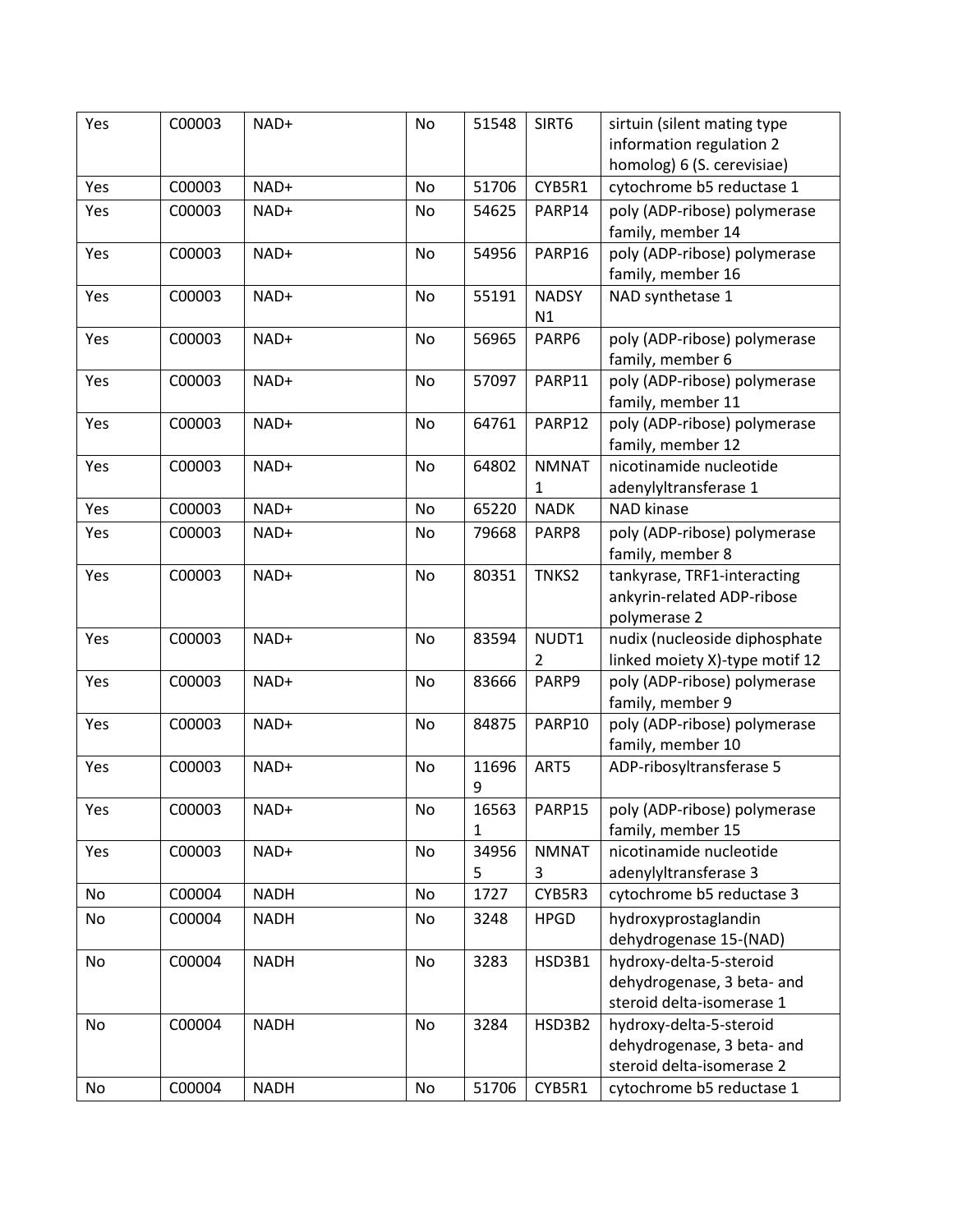| No        | C00006 | NADP+        | No        | 683   | BST1          | bone marrow stromal cell               |
|-----------|--------|--------------|-----------|-------|---------------|----------------------------------------|
|           |        |              |           |       |               | antigen 1                              |
| No        | C00006 | NADP+        | No        | 952   | <b>CD38</b>   | CD38 molecule                          |
| No        | C00006 | NADP+        | No        | 23530 | <b>NNT</b>    | nicotinamide nucleotide                |
|           |        |              |           |       |               | transhydrogenase                       |
| <b>No</b> | C00006 | NADP+        | <b>No</b> | 65220 | <b>NADK</b>   | <b>NAD kinase</b>                      |
| No        | C00062 | L-Arginine   | No        | 417   | ART1          | ADP-ribosyltransferase 1               |
| No        | C00062 | L-Arginine   | No        | 419   | ART3          | ADP-ribosyltransferase 3               |
| No        | C00062 | L-Arginine   | No        | 420   | ART4          | ADP-ribosyltransferase 4               |
|           |        |              |           |       |               | (Dombrock blood group)                 |
| No        | C00062 | L-Arginine   | No        | 51548 | SIRT6         | sirtuin (silent mating type            |
|           |        |              |           |       |               | information regulation 2               |
|           |        |              |           |       |               | homolog) 6 (S. cerevisiae)             |
| No        | C00062 | L-Arginine   | No        | 11696 | ART5          | ADP-ribosyltransferase 5               |
|           |        |              |           | 9     |               |                                        |
| No        | C00064 | L-Glutamine  | No        | 55191 | <b>NADSY</b>  | NAD synthetase 1                       |
|           |        |              |           |       | N1            |                                        |
| Yes       | C00153 | Nicotinamide | <b>No</b> | 142   | PARP1         | poly (ADP-ribose) polymerase 1         |
| Yes       | C00153 | Nicotinamide | No        | 143   | PARP4         | poly (ADP-ribose) polymerase           |
|           |        |              |           |       |               | family, member 4                       |
| Yes       | C00153 | Nicotinamide | No        | 417   | ART1          | ADP-ribosyltransferase 1               |
| Yes       | C00153 | Nicotinamide | No        | 419   | ART3          | ADP-ribosyltransferase 3               |
| Yes       | C00153 | Nicotinamide | No        | 420   | ART4          | ADP-ribosyltransferase 4               |
|           |        |              |           |       |               | (Dombrock blood group)                 |
| Yes       | C00153 | Nicotinamide | No        | 683   | BST1          | bone marrow stromal cell               |
| Yes       | C00153 | Nicotinamide | No        | 952   | <b>CD38</b>   | antigen 1<br>CD38 molecule             |
|           |        |              |           |       |               |                                        |
| Yes       | C00153 | Nicotinamide | No        | 4837  | <b>NNMT</b>   | nicotinamide N-                        |
| Yes       | C00153 | Nicotinamide | No        | 4860  | <b>NP</b>     | methyltransferase<br>purine nucleoside |
|           |        |              |           |       |               | phosphorylase                          |
| Yes       | C00153 | Nicotinamide | No        | 8658  | <b>TNKS</b>   | tankyrase, TRF1-interacting            |
|           |        |              |           |       |               | ankyrin-related ADP-ribose             |
|           |        |              |           |       |               | polymerase                             |
| Yes       | C00153 | Nicotinamide | No        | 10038 | PARP2         | poly (ADP-ribose) polymerase 2         |
| Yes       | C00153 | Nicotinamide | No        | 10039 | PARP3         | poly (ADP-ribose) polymerase           |
|           |        |              |           |       |               | family, member 3                       |
| Yes       | C00153 | Nicotinamide | No        | 10135 | PBEF1         | nicotinamide                           |
|           |        |              |           |       |               | phosphoribosyltransferase              |
| Yes       | C00153 | Nicotinamide | No        | 25976 | <b>TIPARP</b> | TCDD-inducible poly(ADP-               |
|           |        |              |           |       |               | ribose) polymerase                     |
| Yes       | C00153 | Nicotinamide | No        | 51548 | SIRT6         | sirtuin (silent mating type            |
|           |        |              |           |       |               | information regulation 2               |
|           |        |              |           |       |               | homolog) 6 (S. cerevisiae)             |
| Yes       | C00153 | Nicotinamide | No        | 54625 | PARP14        | poly (ADP-ribose) polymerase           |
|           |        |              |           |       |               | family, member 14                      |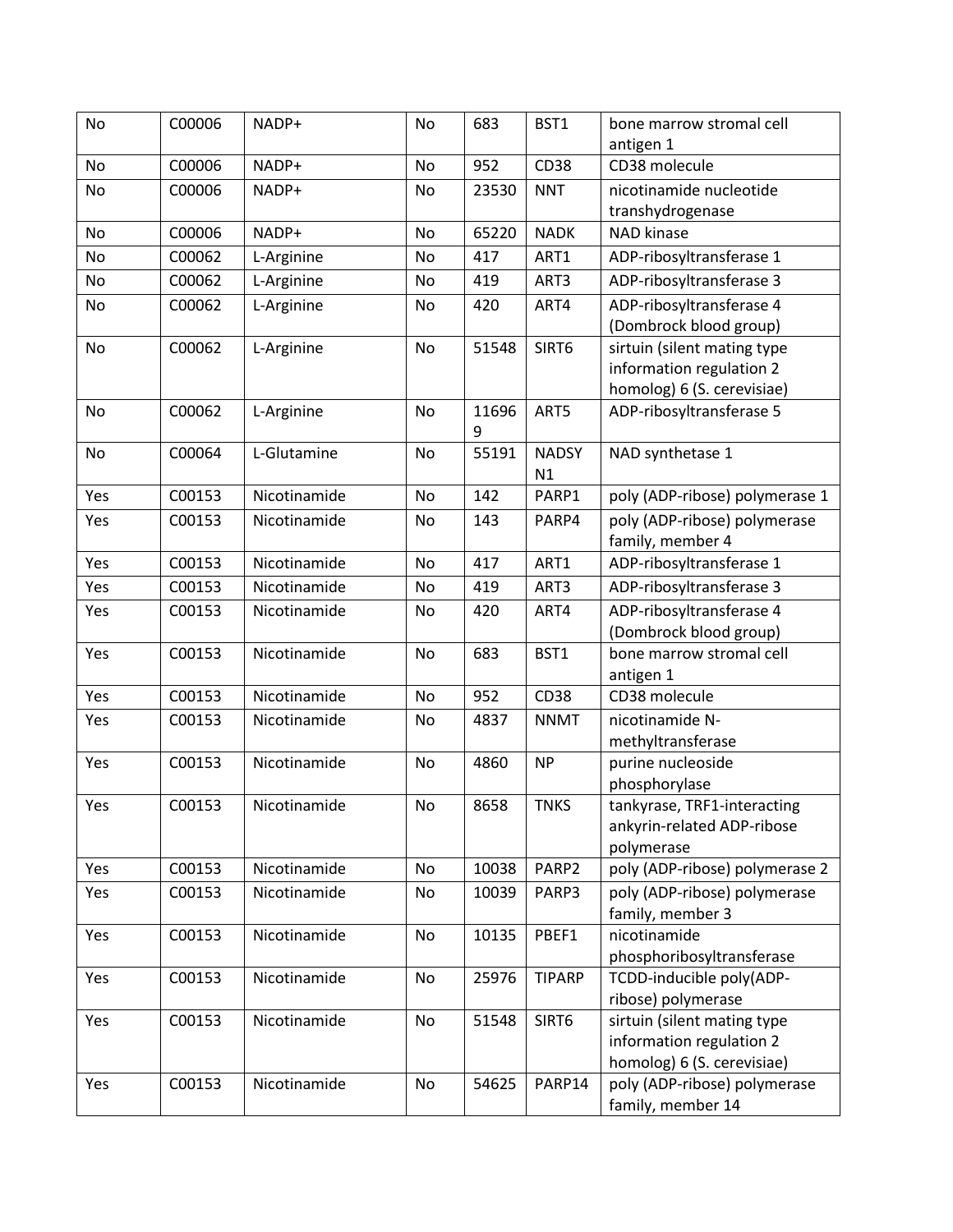| Yes | C00153 | Nicotinamide                      | No        | 54956 | PARP16       | poly (ADP-ribose) polymerase   |
|-----|--------|-----------------------------------|-----------|-------|--------------|--------------------------------|
|     |        |                                   |           |       |              | family, member 16              |
| Yes | C00153 | Nicotinamide                      | No        | 56965 | PARP6        | poly (ADP-ribose) polymerase   |
|     |        |                                   |           |       |              | family, member 6               |
| Yes | C00153 | Nicotinamide                      | No        | 57097 | PARP11       | poly (ADP-ribose) polymerase   |
|     |        |                                   |           |       |              | family, member 11              |
| Yes | C00153 | Nicotinamide                      | <b>No</b> | 64761 | PARP12       | poly (ADP-ribose) polymerase   |
|     |        |                                   |           |       |              | family, member 12              |
| Yes | C00153 | Nicotinamide                      | No        | 79668 | PARP8        | poly (ADP-ribose) polymerase   |
|     |        |                                   |           |       |              | family, member 8               |
| Yes | C00153 | Nicotinamide                      | No        | 80351 | TNKS2        | tankyrase, TRF1-interacting    |
|     |        |                                   |           |       |              | ankyrin-related ADP-ribose     |
|     |        |                                   |           |       |              | polymerase 2                   |
| Yes | C00153 | Nicotinamide                      | No        | 83666 | PARP9        | poly (ADP-ribose) polymerase   |
|     |        |                                   |           |       |              | family, member 9               |
| Yes | C00153 | Nicotinamide                      | No        | 84875 | PARP10       | poly (ADP-ribose) polymerase   |
|     |        |                                   |           |       |              | family, member 10              |
| Yes | C00153 | Nicotinamide                      | No        | 11696 | ART5         | ADP-ribosyltransferase 5       |
|     |        |                                   |           | 9     |              |                                |
| Yes | C00153 | Nicotinamide                      | No        | 16563 | PARP15       | poly (ADP-ribose) polymerase   |
|     |        |                                   |           | 1     |              | family, member 15              |
| No  | C00222 | 3-Oxopropanoate                   | No        | 18    | <b>ABAT</b>  | 4-aminobutyrate                |
|     |        |                                   |           |       |              | aminotransferase               |
| Yes | C00455 | Nicotinamide D-                   | <b>No</b> | 4877  | NT3          | 3'-nucleotidase                |
|     |        | ribonucleotide                    |           |       |              |                                |
| Yes | C00455 | Nicotinamide D-                   | No        | 4907  | NT5E         | 5'-nucleotidase, ecto (CD73)   |
|     |        | ribonucleotide                    |           |       |              |                                |
| Yes | C00455 | Nicotinamide D-                   | No        | 5167  | ENPP1        | ectonucleotide                 |
|     |        | ribonucleotide                    |           |       |              | pyrophosphatase/phosphodiest   |
|     |        |                                   |           |       |              | erase 1                        |
| Yes | C00455 | Nicotinamide D-                   | No        | 5168  | ENPP2        | ectonucleotide                 |
|     |        | ribonucleotide                    |           |       |              | pyrophosphatase/phosphodiest   |
|     |        |                                   |           |       |              | erase 2                        |
| Yes | C00455 | Nicotinamide D-                   | No        | 5169  | ENPP3        | ectonucleotide                 |
|     |        | ribonucleotide                    |           |       |              | pyrophosphatase/phosphodiest   |
|     |        |                                   |           |       |              | erase 3                        |
| Yes | C00455 | Nicotinamide D-                   | <b>No</b> | 10135 | PBEF1        | nicotinamide                   |
|     |        | ribonucleotide                    |           |       |              | phosphoribosyltransferase      |
| Yes | C00455 | Nicotinamide D-                   | No        | 22978 | NT5C2        | 5'-nucleotidase, cytosolic II  |
|     |        | ribonucleotide                    |           |       |              |                                |
| Yes | C00455 | Nicotinamide D-                   | No        | 23057 | <b>NMNAT</b> | nicotinamide nucleotide        |
|     |        | ribonucleotide                    |           |       | 2            | adenylyltransferase 2          |
| Yes | C00455 | Nicotinamide D-                   | No        | 30833 | NT5C         | 5', 3'-nucleotidase, cytosolic |
|     |        | ribonucleotide                    |           |       |              |                                |
|     |        |                                   |           |       |              |                                |
| Yes | C00455 | Nicotinamide D-<br>ribonucleotide | No        | 51251 | NT5C3        | 5'-nucleotidase, cytosolic III |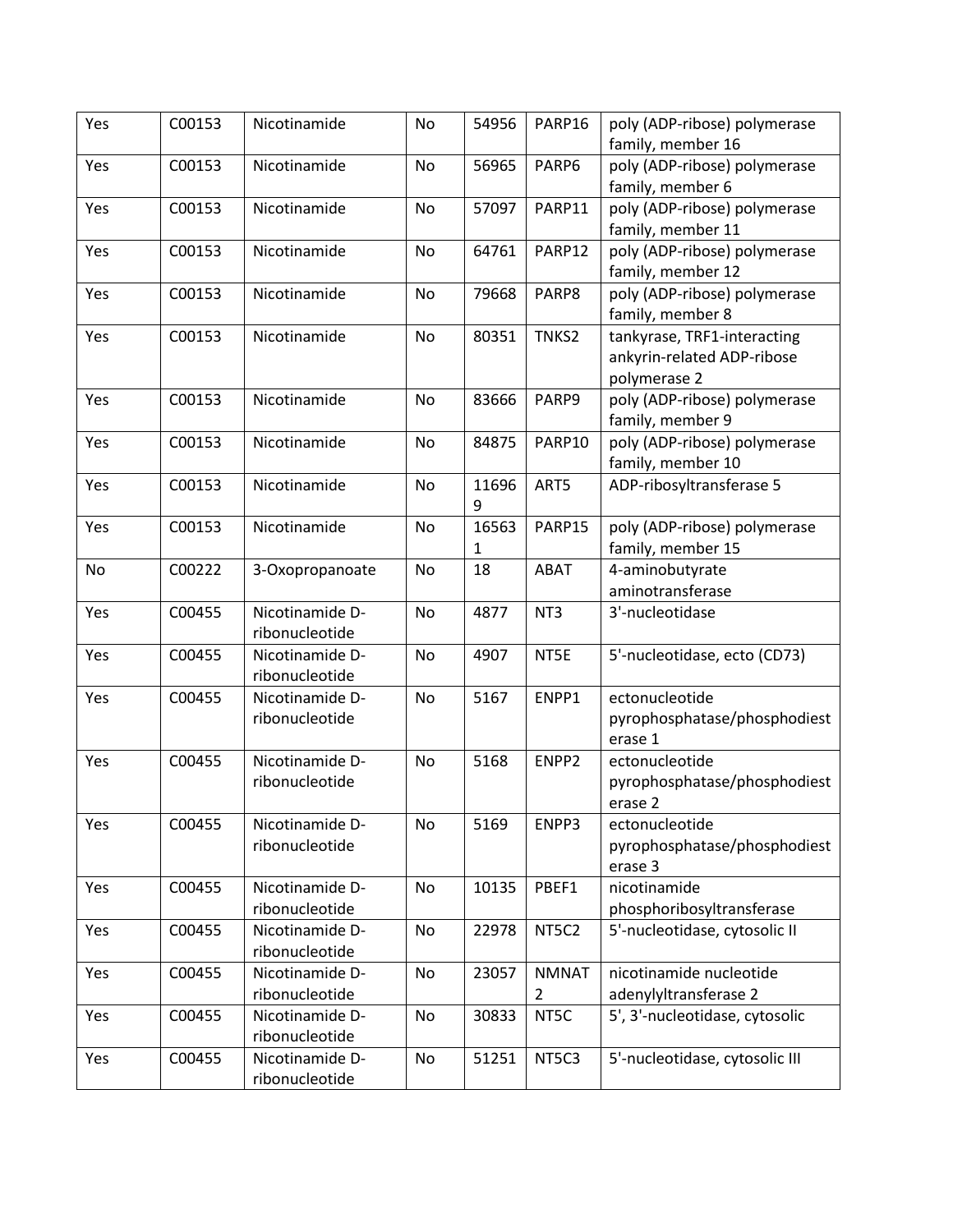| Yes       | C00455 | Nicotinamide D-      | No        | 56953  | NT5M         | 5',3'-nucleotidase,            |
|-----------|--------|----------------------|-----------|--------|--------------|--------------------------------|
|           |        | ribonucleotide       |           |        |              | mitochondrial                  |
| Yes       | C00455 | Nicotinamide D-      | <b>No</b> | 64802  | <b>NMNAT</b> | nicotinamide nucleotide        |
|           |        | ribonucleotide       |           |        | 1            | adenylyltransferase 1          |
| Yes       | C00455 | Nicotinamide D-      | <b>No</b> | 83594  | NUDT1        | nudix (nucleoside diphosphate  |
|           |        | ribonucleotide       |           |        | 2            | linked moiety X)-type motif 12 |
| Yes       | C00455 | Nicotinamide D-      | No        | 84618  | NT5C1A       | 5'-nucleotidase, cytosolic IA  |
|           |        | ribonucleotide       |           |        |              |                                |
| Yes       | C00455 | Nicotinamide D-      | No        | 93034  | NT5C1B       | 5'-nucleotidase, cytosolic IB  |
|           |        | ribonucleotide       |           |        |              |                                |
| Yes       | C00455 | Nicotinamide D-      | <b>No</b> | 34956  | <b>NMNAT</b> | nicotinamide nucleotide        |
|           |        | ribonucleotide       |           | 5      | 3            | adenylyltransferase 3          |
| No        | C00584 | Prostaglandin E2     | No        | 3248   | <b>HPGD</b>  | hydroxyprostaglandin           |
|           |        |                      |           |        |              | dehydrogenase 15-(NAD)         |
| No        | C00627 | Pyridoxine           | No        | 8566   | <b>PDXK</b>  | pyridoxal (pyridoxine, vitamin |
|           |        | phosphate            |           |        |              | B6) kinase                     |
| No        | C00857 | Deamino-NAD+         | No        | 55191  | <b>NADSY</b> | NAD synthetase 1               |
|           |        |                      |           |        | N1           |                                |
| No        | C00996 | Ferricytochrome b5   | No        | 1727   | CYB5R3       | cytochrome b5 reductase 3      |
| <b>No</b> | C00996 | Ferricytochrome b5   | No        | 51706  | CYB5R1       | cytochrome b5 reductase 1      |
| No        | C00999 | Ferrocytochrome b5   | No        | 1727   | CYB5R3       | cytochrome b5 reductase 3      |
| Input     | Compou | <b>Compound Name</b> | Input     | Entrez | Gene         | Gene Description               |
| Compou    | nd ID  |                      | Gene      | Gene   | Symbol       |                                |
| nd        |        |                      |           | ID     |              |                                |
| No        | C00999 | Ferrocytochrome b5   | No        | 51706  | CYB5R1       | cytochrome b5 reductase 1      |
| No        | C01034 | 3-Oxo-delta5-steroid | No        | 3283   | HSD3B1       | hydroxy-delta-5-steroid        |
|           |        |                      |           |        |              | dehydrogenase, 3 beta- and     |
|           |        |                      |           |        |              | steroid delta-isomerase 1      |
| No        | C01034 | 3-Oxo-delta5-steroid | No        | 3284   | HSD3B2       | hydroxy-delta-5-steroid        |
|           |        |                      |           |        |              | dehydrogenase, 3 beta- and     |
|           |        |                      |           |        |              | steroid delta-isomerase 2      |
| No        | C01161 | $3,4-$               | No        | 218    | ALDH3A       | aldehyde dehydrogenase 3       |
|           |        | Dihydroxyphenylace   |           |        | 1            | family, memberA1               |
|           |        | tate                 |           |        |              |                                |
| No        | C01161 | $3,4-$               | No        | 220    | ALDH1A       | aldehyde dehydrogenase 1       |
|           |        | Dihydroxyphenylace   |           |        | 3            | family, member A3              |
|           |        | tate                 |           |        |              |                                |
| No        | C01161 | $3,4-$               | No        | 221    | ALDH3B       | aldehyde dehydrogenase 3       |
|           |        | Dihydroxyphenylace   |           |        | $\mathbf{1}$ | family, member B1              |
|           |        | tate                 |           |        |              |                                |
| No        | C01161 | $3,4-$               | No        | 222    | ALDH3B       | aldehyde dehydrogenase 3       |
|           |        | Dihydroxyphenylace   |           |        | 2            | family, member B2              |
|           |        | tate                 |           |        |              |                                |
| No        | C01201 | N(omega)-(ADP-D-     | No        | 417    | ART1         | ADP-ribosyltransferase 1       |
|           |        | ribosyl)-L-arginine  |           |        |              |                                |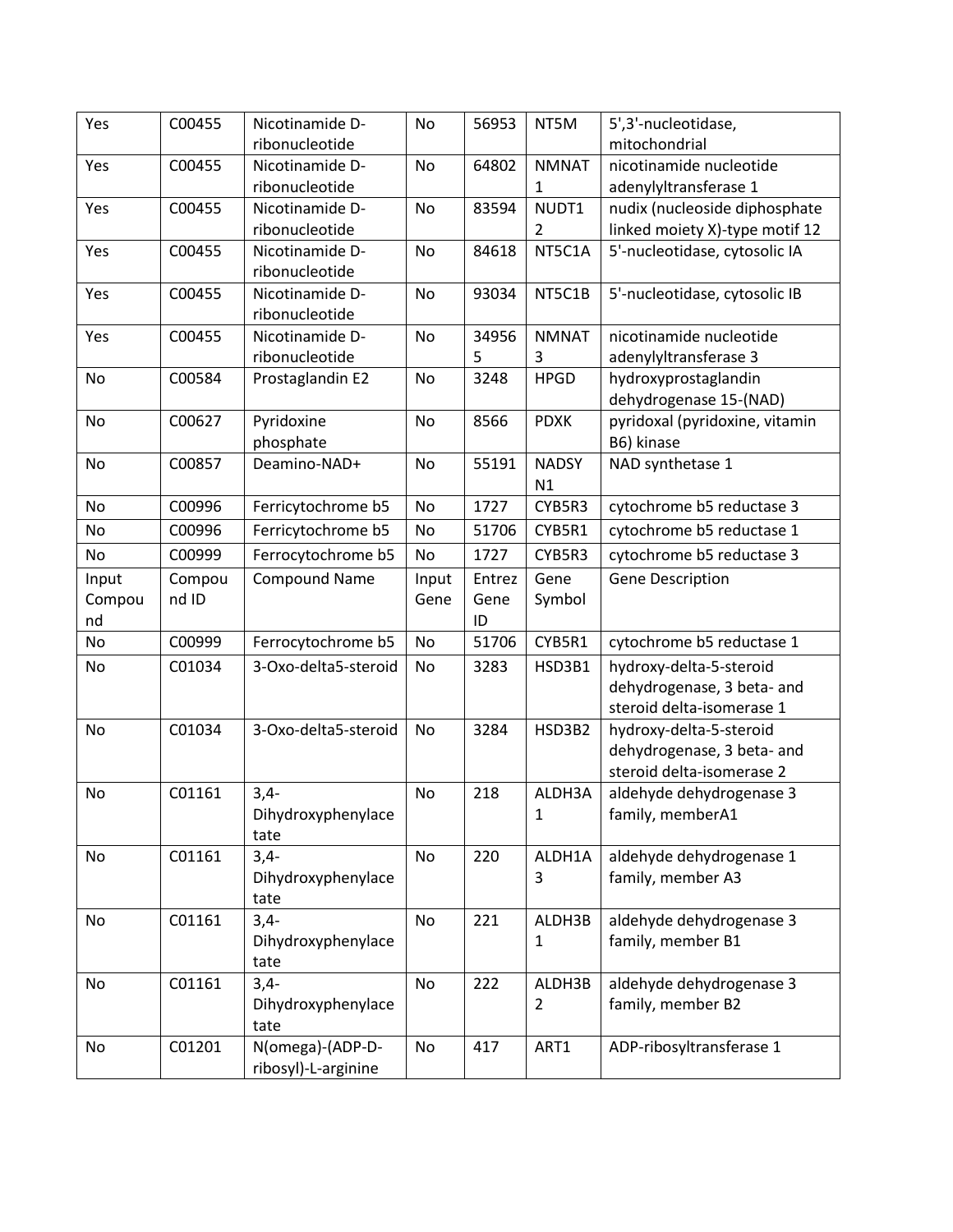| No     | C01201 | N(omega)-(ADP-D-     | No    | 419    | ART3          | ADP-ribosyltransferase 3       |
|--------|--------|----------------------|-------|--------|---------------|--------------------------------|
|        |        | ribosyl)-L-arginine  |       |        |               |                                |
| No     | C01201 | N(omega)-(ADP-D-     | No    | 420    | ART4          | ADP-ribosyltransferase 4       |
|        |        | ribosyl)-L-arginine  |       |        |               | (Dombrock blood group)         |
| No     | C01201 | N(omega)-(ADP-D-     | No    | 51548  | SIRT6         | sirtuin (silent mating type    |
|        |        | ribosyl)-L-arginine  |       |        |               | information regulation 2       |
|        |        |                      |       |        |               | homolog) 6 (S. cerevisiae)     |
| No     | C01201 | N(omega)-(ADP-D-     | No    | 11696  | ART5          | ADP-ribosyltransferase 5       |
|        |        | ribosyl)-L-arginine  |       | 9      |               |                                |
| Yes    | C01586 | Hippurate            | No    | 1312   | <b>COMT</b>   | catechol-O-methyltransferase   |
| No     | C02642 | 3-Ureidopropionate   | No    | 51733  | UPB1          | ureidopropionase, beta         |
| No     | C02918 | $1 -$                | No    | 4837   | <b>NNMT</b>   | nicotinamide N-                |
|        |        | Methylnicotinamide   |       |        |               | methyltransferase              |
| No     | C03150 | $N-$                 | No    | 4860   | <b>NP</b>     | purine nucleoside              |
|        |        | Ribosylnicotinamide  |       |        |               | phosphorylase                  |
| No     | C03150 | $N-$                 | No    | 4877   | NT3           | 3'-nucleotidase                |
|        |        | Ribosylnicotinamide  |       |        |               |                                |
|        | Compou | <b>Compound Name</b> |       | Entrez | Gene          | Gene Description               |
| Input  |        |                      | Input |        |               |                                |
| Compou | nd ID  |                      | Gene  | Gene   | Symbol        |                                |
| nd     |        |                      |       | ID     |               |                                |
| No     | C03150 | $N-$                 | No    | 4907   | NT5E          | 5'-nucleotidase, ecto (CD73)   |
|        |        | Ribosylnicotinamide  |       |        |               |                                |
| No     | C03150 | $N-$                 | No    | 22978  | NT5C2         | 5'-nucleotidase, cytosolic II  |
|        |        | Ribosylnicotinamide  |       |        |               |                                |
| No     | C03150 | $N-$                 | No    | 30833  | NT5C          | 5', 3'-nucleotidase, cytosolic |
|        |        | Ribosylnicotinamide  |       |        |               |                                |
| No     | C03150 | $N-$                 | No    | 51251  | NT5C3         | 5'-nucleotidase, cytosolic III |
|        |        | Ribosylnicotinamide  |       |        |               |                                |
| No     | C03150 | N-                   | No    | 56953  | NT5M          | 5',3'-nucleotidase,            |
|        |        | Ribosylnicotinamide  |       |        |               | mitochondrial                  |
| No     | C03150 | $N-$                 | No    | 84618  | NT5C1A        | 5'-nucleotidase, cytosolic IA  |
|        |        | Ribosylnicotinamide  |       |        |               |                                |
| No     | C03150 | N-                   | No    | 93034  | NT5C1B        | 5'-nucleotidase, cytosolic IB  |
|        |        | Ribosylnicotinamide  |       |        |               |                                |
| No     | C03245 | ADP-D-ribosyl-       | No    | 142    | PARP1         | poly (ADP-ribose) polymerase 1 |
|        |        | acceptor             |       |        |               |                                |
| No     | C03245 | ADP-D-ribosyl-       | No    | 143    | PARP4         | poly (ADP-ribose) polymerase   |
|        |        | acceptor             |       |        |               | family, member 4               |
| No     | C03245 | ADP-D-ribosyl-       | No    | 8658   | <b>TNKS</b>   | tankyrase, TRF1-interacting    |
|        |        | acceptor             |       |        |               | ankyrin-related ADP-ribose     |
|        |        |                      |       |        |               | polymerase                     |
| No     | C03245 | ADP-D-ribosyl-       | No    | 10038  | PARP2         | poly (ADP-ribose) polymerase 2 |
|        |        | acceptor             |       |        |               |                                |
| No     | C03245 | ADP-D-ribosyl-       | No    | 10039  | PARP3         | poly (ADP-ribose) polymerase   |
|        |        |                      |       |        |               | family, member 3               |
|        |        | acceptor             |       |        |               |                                |
| No     | C03245 | ADP-D-ribosyl-       | No    | 25976  | <b>TIPARP</b> | TCDD-inducible poly(ADP-       |
|        |        | acceptor             |       |        |               | ribose) polymerase             |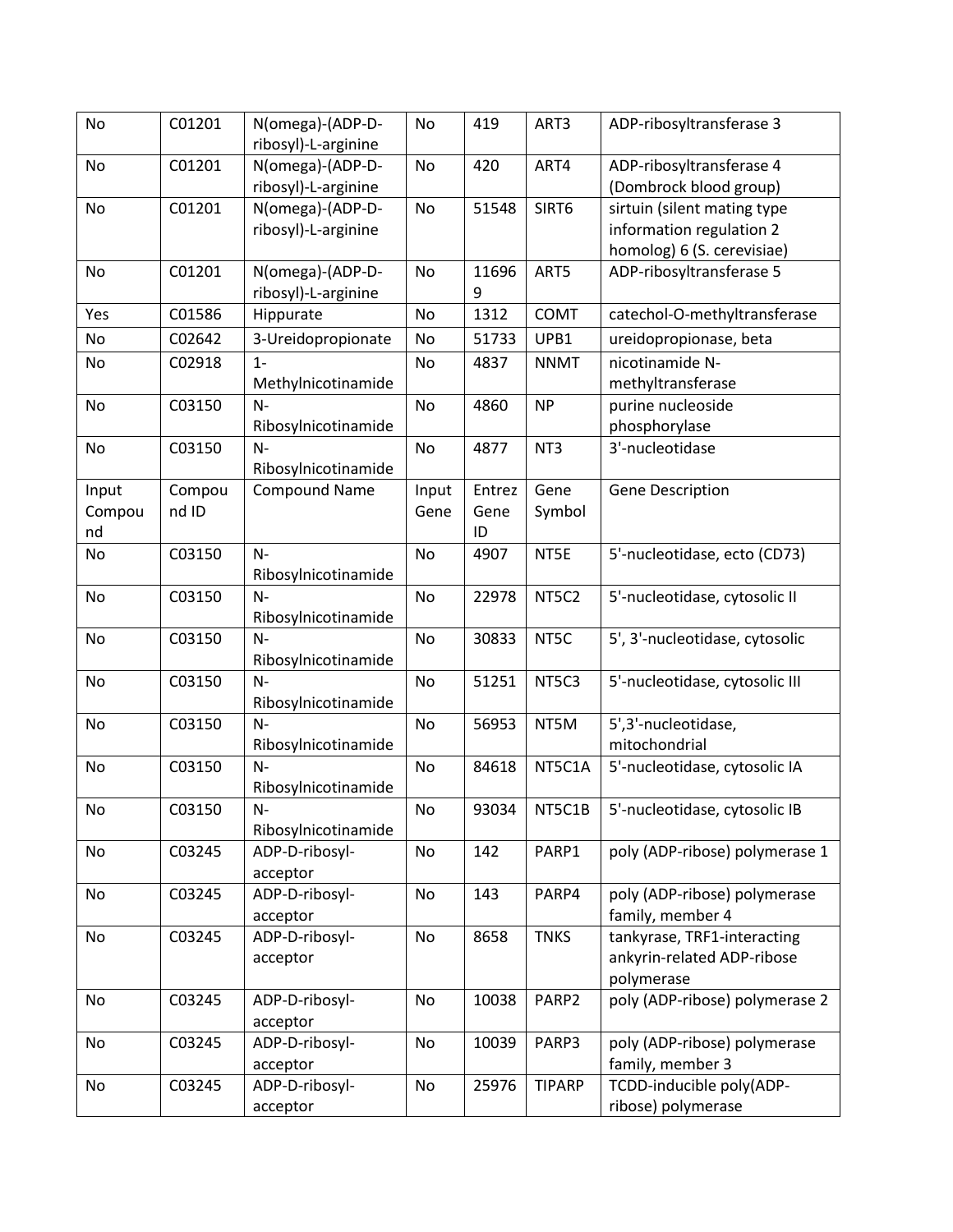| No | C03245 | ADP-D-ribosyl-                  | No | 54625 | PARP14            | poly (ADP-ribose) polymerase                   |
|----|--------|---------------------------------|----|-------|-------------------|------------------------------------------------|
|    |        | acceptor                        |    |       |                   | family, member 14                              |
| No | C03245 | ADP-D-ribosyl-                  | No | 54956 | PARP16            | poly (ADP-ribose) polymerase                   |
|    |        | acceptor                        |    |       |                   | family, member 16                              |
| No | C03245 | ADP-D-ribosyl-                  | No | 56965 | PARP6             | poly (ADP-ribose) polymerase                   |
|    |        | acceptor                        |    |       |                   | family, member 6                               |
| No | C03245 | ADP-D-ribosyl-                  | No | 57097 | PARP11            | poly (ADP-ribose) polymerase                   |
|    |        | acceptor                        |    |       |                   | family, member 11                              |
| No | C03245 | ADP-D-ribosyl-                  | No | 64761 | PARP12            | poly (ADP-ribose) polymerase                   |
|    |        | acceptor                        |    |       |                   | family, member 12                              |
| No | C03245 | ADP-D-ribosyl-                  | No | 79668 | PARP8             | poly (ADP-ribose) polymerase                   |
|    |        | acceptor                        |    |       |                   | family, member 8                               |
| No | C03245 | ADP-D-ribosyl-                  | No | 80351 | TNKS2             | tankyrase, TRF1-interacting                    |
|    |        | acceptor                        |    |       |                   | ankyrin-related ADP-ribose                     |
|    |        |                                 |    |       |                   | polymerase 2                                   |
| No | C03245 | ADP-D-ribosyl-                  | No | 83666 | PARP9             | poly (ADP-ribose) polymerase                   |
|    |        | acceptor                        |    |       |                   | family, member 9                               |
| No | C03245 | ADP-D-ribosyl-                  | No | 84875 | PARP10            | poly (ADP-ribose) polymerase                   |
|    |        | acceptor                        |    |       |                   | family, member 10                              |
| No | C03245 | ADP-D-ribosyl-                  | No | 16563 | PARP15            | poly (ADP-ribose) polymerase                   |
|    |        | acceptor                        |    | 1     |                   | family, member 15                              |
| No | C03758 | 4-(2-Aminoethyl)-               | No | 26    | ABP1              | amiloride binding protein 1                    |
|    |        | 1,2-benzenediol                 |    |       |                   | (amine oxidase (copper-                        |
|    |        |                                 |    |       |                   | containing))                                   |
| No | C03758 | 4-(2-Aminoethyl)-               | No | 314   | AOC2              | amine oxidase, copper                          |
|    |        | 1,2-benzenediol                 |    |       |                   | containing 2 (retina-specific)                 |
| No | C03758 | 4-(2-Aminoethyl)-               | No | 4128  | <b>MAOA</b>       | monoamine oxidase A                            |
|    |        | 1,2-benzenediol                 |    |       |                   |                                                |
| No | C03758 | 4-(2-Aminoethyl)-               | No | 4129  | <b>MAOB</b>       | monoamine oxidase B                            |
|    |        | 1,2-benzenediol                 |    |       |                   |                                                |
| No | C03758 | 4-(2-Aminoethyl)-               | No | 8639  | AOC3              | amine oxidase, copper                          |
|    |        | 1,2-benzenediol                 |    |       |                   | containing 3 (vascular adhesion                |
|    |        |                                 |    |       |                   | protein 1)                                     |
| No | C03836 | 3beta-Hydroxy-                  | No | 3283  | HSD3B1            | hydroxy-delta-5-steroid                        |
|    |        | delta5-steroid                  |    |       |                   | dehydrogenase, 3 beta- and                     |
|    |        |                                 |    |       |                   | steroid delta-isomerase 1                      |
| No | C03836 | 3beta-Hydroxy-                  | No | 3284  | HSD3B2            | hydroxy-delta-5-steroid                        |
|    |        | delta5-steroid                  |    |       |                   | dehydrogenase, 3 beta- and                     |
|    |        |                                 |    |       |                   | steroid delta-isomerase 2                      |
| No | C04707 | (5Z,13E)-11alpha-               | No | 3248  | <b>HPGD</b>       | hydroxyprostaglandin<br>dehydrogenase 15-(NAD) |
|    |        | Hydroxy-9,15-<br>dioxoprost-13- |    |       |                   |                                                |
|    |        | enoate                          |    |       |                   |                                                |
| No | C05653 | Formylanthranilate              | No | 12506 | AFMID             | arylformamidase                                |
|    |        |                                 |    | 1     |                   |                                                |
| No | C05665 | beta-Aminopropion               | No | 217   | ALDH <sub>2</sub> | aldehyde dehydrogenase 2                       |
|    |        | aldehyde                        |    |       |                   | family (mitochondrial)                         |
|    |        |                                 |    |       |                   |                                                |